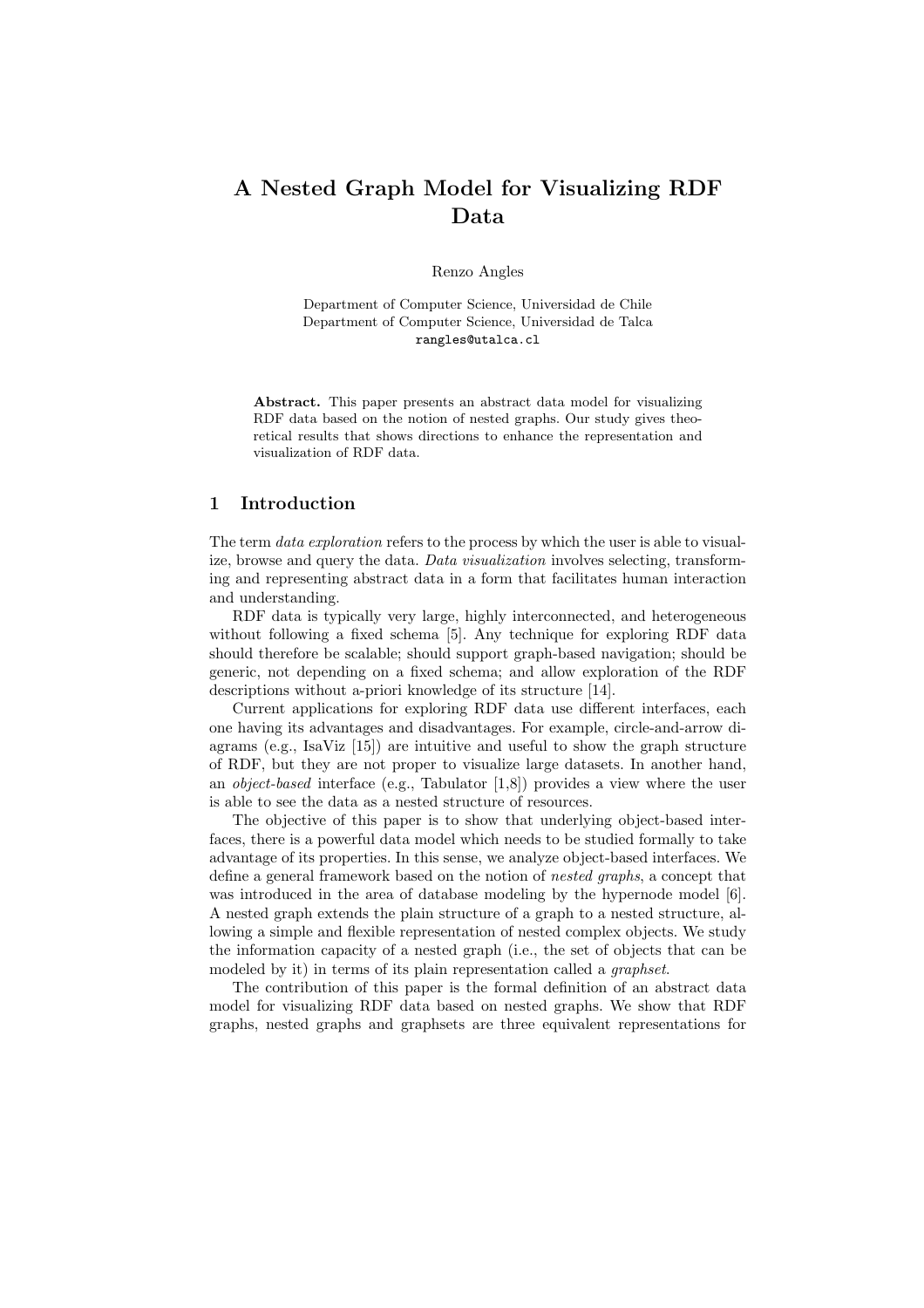RDF data. We propose the nested graph model as an abstract representation for object-based interfaces.

The paper is organized as follows. In Section 2 we present the RDF model and we study object-based interfaces. A framework for nested graphs and graphsets is defined in Section 3. The abstract model for visualizing RDF data is presented in Section 4. Finally, Section 5 presents some conclusions.

# 2 Preliminaries

## 2.1 The RDF Model [12,10]

Assume there are pairwise disjoint infinite sets  $U$ ,  $B$ ,  $L$  such that,  $U$  is the set of RDF URI references, **L** is the set of RDF literals, and **B** is the set of Blank nodes. We denote by T the union  $\mathbf{U}\cup\mathbf{B}\cup\mathbf{L}$ . A tuple  $(v_1, v_2, v_3) \in (\mathbf{U}\cup\mathbf{B})\times\mathbf{U}\times\mathbf{T}$ is called an *RDF triple*, where  $v_1$  is the *subject*,  $v_2$  the *predicate*<sup>1</sup>, and  $v_3$  the object. A set of RDF triples is called an RDF Graph.

## 2.2 Exploring RDF data

Nowadays, there are many interfaces for browsing RDF data, each one having its advantages and disadvantages. Among these interfaces we can mention the following types:

- Keyword Search: It is suffices for simple information lookup, but not for higher search activities such as browsing and querying (e.g., Swoogle [17]).
- $-$  *Explicit queries:* It consists in using a query language for querying the data. It has the advantage that the language can be powerful enough to express any query, however writing queries is difficult and requires schema knowledge.
- Graph Visualization: It is the most basic visualization model and is based on circle-and-arrow diagrams (e.g. IsaViz [15]). It provides an intuitive and useful interface when trying to understand the structure of the data (a graph in the case of RDF). However it is not an appropriate way to look at data when a big number of nodes are present or for comparing objects of the same class. Moreover, graph visualization does not scale to large datasets.
- Faceted Browsing: In this model the information is faceted, that is, composed of orthogonal sets of categories. Facets allow the user to restrict the information space to be visualized and to find information without an apriori knowledge of its schema. As example of application using facets is the Flamenco Search Interface [13].
- $-$  *Object-based:* In this kind of interface, the user is able to see the description of a resource (i.e., its outgoing and incoming properties) as being an object which encapsulates its information. The basic approach shows the data of a unique resource in each moment (e.g., Marbles [3,7], Gruff [11], BrownSauce [16] and DAML Viewer [9]). A more complex approach consists to show a nested structure of resources (e.g., The Tabulator  $[1,8]$  and Zitgist [2]). An example of the complex approach is presented in Figure 1.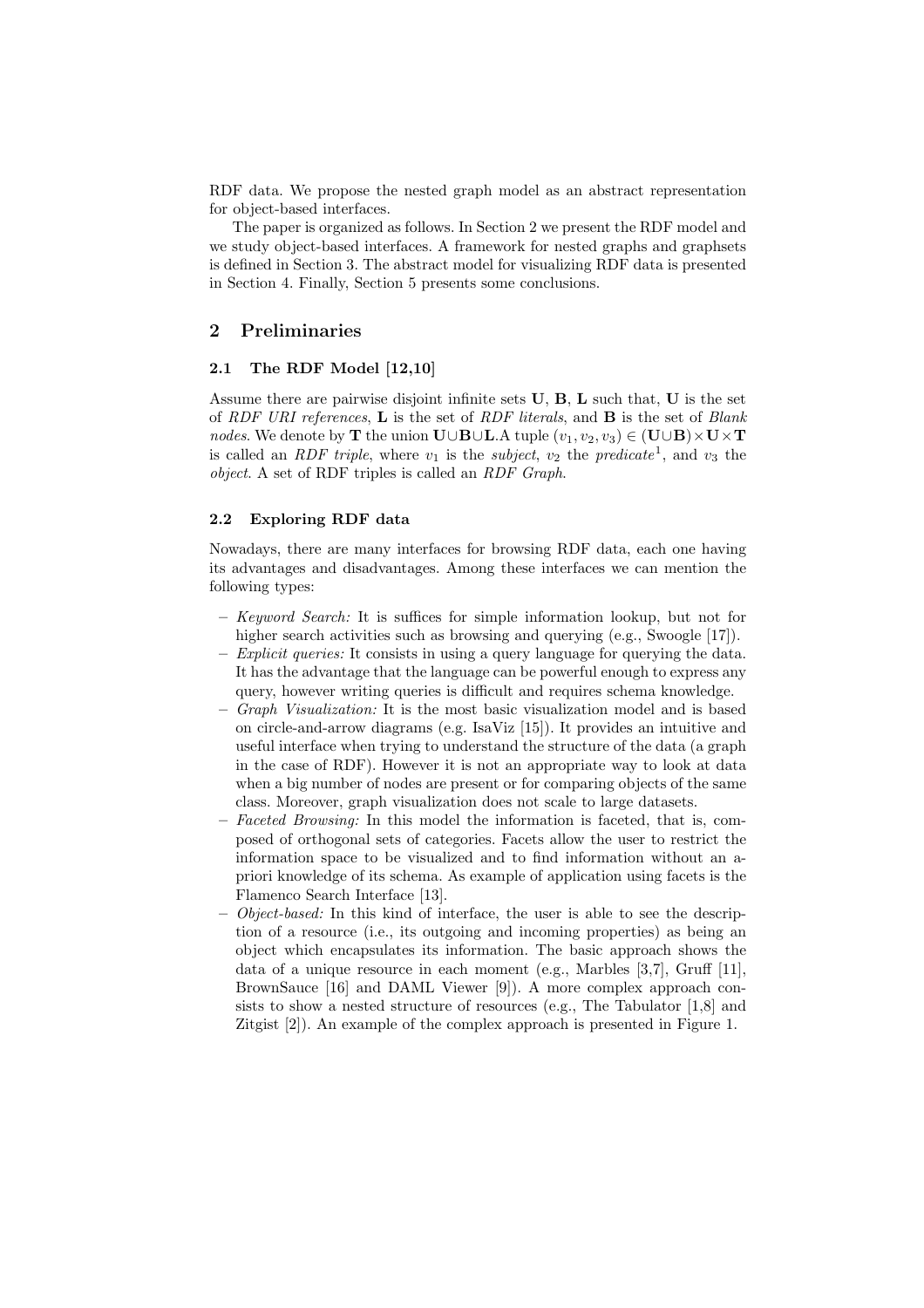| ▼David Li        |                               |                                                |
|------------------|-------------------------------|------------------------------------------------|
| type             | ▶●Person                      |                                                |
| based near       | $\cdots$                      |                                                |
| family name      | Li                            |                                                |
| Given name       | David                         |                                                |
| acquaintance     | ▼Tim Berners-Lee              |                                                |
|                  | type                          | ▶●Person                                       |
|                  | seeAlso                       | ▶ Ohttp://dbpedia.org/resource/Tim Berners-Lee |
|                  | name                          | Tim Berners-Lee                                |
|                  | requested                     | ▶ Ohttp://dbpedia.org/resource/Tim Berners-Lee |
|                  | is acquaintance of ▶●David Li |                                                |
|                  | ▶James Hollenbach             |                                                |
| personal mailbox | david li@mit.edu              |                                                |

Fig. 1. The Tabulator: Generic data browser [1,8]

We concentrate our effort in to study object-based interfaces. The following lists some characteristics of this kind of interface.

- The resource's description includes outgoing and (possibly) incoming properties, which are presented as a list of property-value pairs (recall that an outgoing / incoming property comes from a statement where the resource occurs as the subject / object respectively). An incoming property is commonly represented by an expression "is *property* of". For example see property acquaintance in Figure 1.
- The nesting of resources is not necessarily hierarchical and cyclic references are possible. For example in Figure 1, the node Tim Berners-Lee contains the property is acquaintance of which introduces a cyclic reference to the root resource David Li.
- Encapsulation of information is allowed because a non-expanded resource hides its properties.
- There is redundant data, in that whenever an object is expanded more than one level, for and outer property we will also found a "dual inner property" in the opposite direction. As example, see the properties acquaintance and is acquaintance of in Figure 1.
- The exploration begins in a root node (a resource that acts as the container), and browsing is achieved by selecting a property-value which either shows a new description (in the basic approach) or expands a node (in the complex approach).
- Queries can be defined by either writing a query expression or constructing graphically a graph pattern in a query-by-example style (e.g. The Tabulator [8]).

From the above features, we consider that object-based interfaces are a good approach for visualizing RDF data. In fact, we will show that underlying these interfaces there is a powerful data model which deserves to be studied formally to take advantage of its properties and features.

<sup>&</sup>lt;sup>1</sup> The predicate is also known as the *property* of the triple.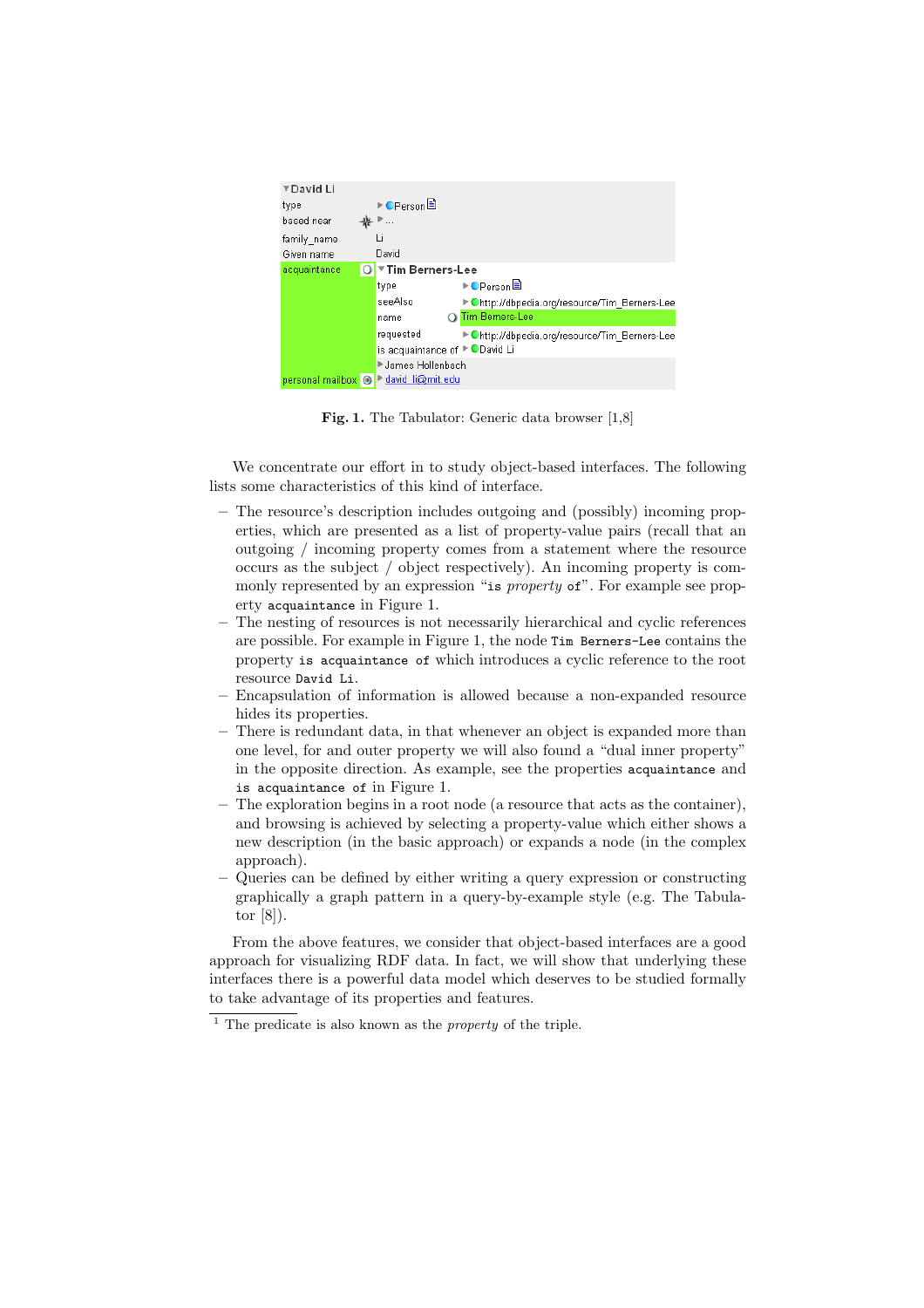| Peru                                            |                                        |                                    |
|-------------------------------------------------|----------------------------------------|------------------------------------|
| continent value South America                   |                                        |                                    |
| currency value "Nuevo Sol"                      |                                        |                                    |
| capital $\frac{\text{value}}{\text{time}}$ Lima |                                        |                                    |
|                                                 |                                        | nickname value "City of the Kings" |
|                                                 | province value Lima province           |                                    |
|                                                 | country $\frac{\text{value}}{\ }$ Peru |                                    |
|                                                 |                                        |                                    |

Fig. 2. An example of nested graph

## 3 Nested Graph Model

In this section, we will define an abstract data model based on the notion of nested graphs, a concept that was introduced in the area of graph database modeling by the Hypernode Model [6].

#### 3.1 Nested Graphs

**Definition 1.** (Nested Graph) Assume that  $\Sigma$  is an infinite set of labels. A nested graph is defined recursively as follows:

- (i) a triple  $(u, N, E)$  such that  $u \in \Sigma$ ,  $N \subset \Sigma$  and  $E \subseteq N \times N \times N$  is a nested graph;
- (ii) let NG be a set of nested graphs, then any triple  $(u, N, E)$  for which  $u \in \Sigma$ ,  $N \subset \Sigma \cup \mathbb{N}$  and  $E \subseteq N \times N \times N$  is also a nested graph.

Given a nested graph  $G = (u, N, E)$ , u is called the *name* of G, N is the set of nodes of G, and E is the set of edges of G. Given a node  $n \in N$ , if  $n \in \Sigma$  then n is called a *primitive node* and name $(n) = n$ ; otherwise, if  $n = (u', N', E') \in \mathbb{N}$ G then *n* is called a *complex node* and  $name(n) = u'$ .

Figure 2 presents graphically a nested graph named Peru. It contains primitive nodes (e.g. continent and "Nuevo Sol"), complex nodes (e.g. Lima) and edges (e.g. continent  $\stackrel{value}{\rightarrow}$  South America). The complex node Lima is a nested graph which is nested inside the nested graph Peru.

**Definition 2.** Let  $G = (u, N, E)$  be a nested graph and  $k > 1$ . The operator  $\operatorname{nodes}^k(G)$  is defined recursively as follows:

(*i*) nodes<sup>1</sup>(*G*) = *N*; and

 $(ii) \text{ nodes}^k(G) = \text{nodes}^1(G) \cup \bigcup_{G' \in N \cap \mathbb{N}G} \text{nodes}^{k-1}(G').$ 

Then, nodes<sup>k</sup>(G) extracts nodes from G by examining recursively each nested graph in  $G$  until reaching the  $k^{th}$  level of nesting. Additionally, we define  $\mathrm{nodes}^*(G) = \bigcup_{j \geq 1} \mathrm{nodes}^j(G)$ .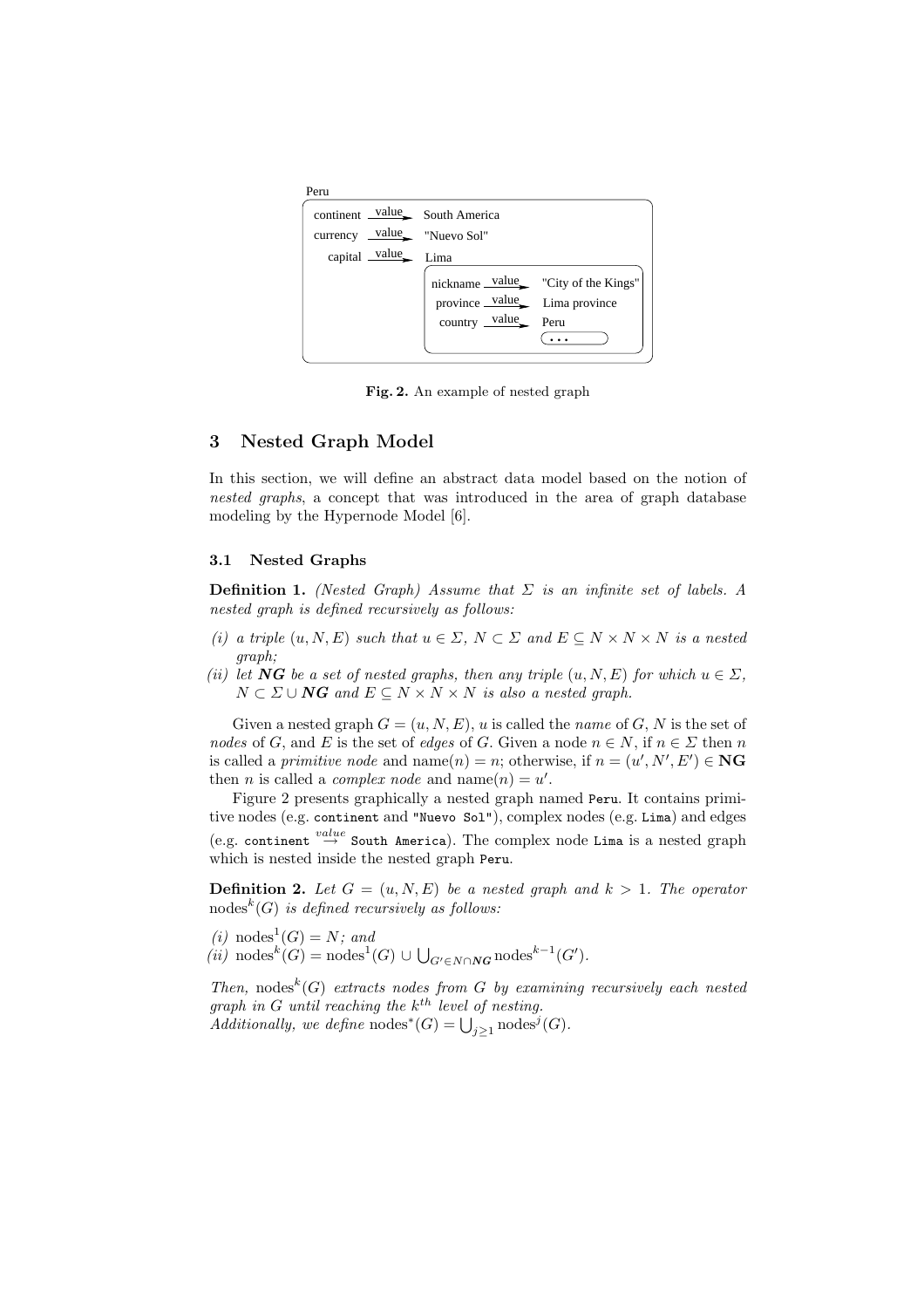| Peru                                            | Lima                         |                                             |
|-------------------------------------------------|------------------------------|---------------------------------------------|
| continent value South America                   |                              | nickname $\text{value}$ "City of the Kings" |
| currency $\angle$ value "Nuevo Sol"             | province value Lima province |                                             |
| capital $\frac{\text{value}}{\text{time}}$ Lima | country $value$ Peru         |                                             |
|                                                 |                              |                                             |

Fig. 3. An example of graphset which contains two plain graphs called Peru and Lima respectively.

A nested graph G is cyclic if  $G \in \text{nodes}^*(G)$  or if there exists  $G' \in \text{nodes}^*(G)$ such that  $G'$  is cyclic. If  $G$  is not cyclic then it is a *hierarchical* nested graph. A node *n* is encapsulated in G if  $n \in \text{nodes}^*(G)$ . For example, the nested graph of Figure 2 is cyclic because the nested graph Peru occurs as node in the nested graph Lima, i.e., the nested graph Peru is encapsulated in itself.

#### 3.2 Graphsets

In this section we present the notion of graphset, a plain (or unnested) representation for a nested graph. The complexity of working with a nested structure is usually reduced by transforming it to a plain structure. In this sense, we define additional operators and properties for nested graphs in terms of graphsets.

**Definition 3.** (Plain Graph) A Plain Graph is a nested graph  $(u, N, E)$  satisfying that  $N \subset \Sigma$ , i.e., a plain graph has no nested graphs as nodes.

Given two plain graphs  $G_1 = (u_1, N_1, E_1)$  and  $G_2 = (u_2, N_2, E_2)$ , we say that  $G_1$  is a subgraph of  $G_2$ , denoted  $G_1 \subseteq G_2$ , iff  $N_1 \subseteq N_2$  and  $E_1 \subseteq E_2$ . We say that  $G_1$  and  $G_2$  are *isomorphic*, denoted  $G_1 \approx G_2$ , if and only if  $G_1 \subseteq G_2$  and  $G_2 \subseteq G_1$ . Additionally, consider the following operations between  $G_1$  and  $G_2$ :

Union:  $G_1 \cup G_2 = (u_3, N_1 \cup N_2, E_1 \cup E_2)$ Intersection:  $G_1 \cap G_2 = (u_3, N_1 \cap N_2, E_1 \cap E_2)$ Difference:  $G_1 - G_2 = (u_3, N_1 \setminus N_2, \{(n_1, n_2, n_3) \in N_1 \mid n_i \in N_1 \setminus N_2\})$ 

where  $u_3 \in \Sigma$  is a fresh label. If  $name(G_1) = name(G_2)$  then  $u_3 = name(G_1)$ .

**Definition 4.** (Graphset) A Graphset S is a set of plain graphs satisfying that, for each two plain graphs  $G_1$  and  $G_2$  in S, name( $G_1$ )  $\neq$  name( $G_2$ ), i.e., a label  $u \in \Sigma$  identifies at most one plain graph in S. We denote by **GS** the set of graphsets.

Figure 3 shows an example of a graphset.

Given two graphsets  $S_1$  and  $S_2$ , we say that  $S_1$  is a sub-graphset of  $S_2$ , denoted  $S_1 \subseteq S_2$ , if and only if for each  $G_1 \in S_1$  there exists  $G_2 \in S_2$  satisfying that name $(G_1)$  = name $(G_2)$  and  $G_1 \subseteq G_2$ . Then,  $S_1$  and  $S_2$  are *equal*, denoted  $S_1 = S_2$ , if and only if  $S_1 \subseteq S_2$  and  $S_2 \subseteq S_1$ .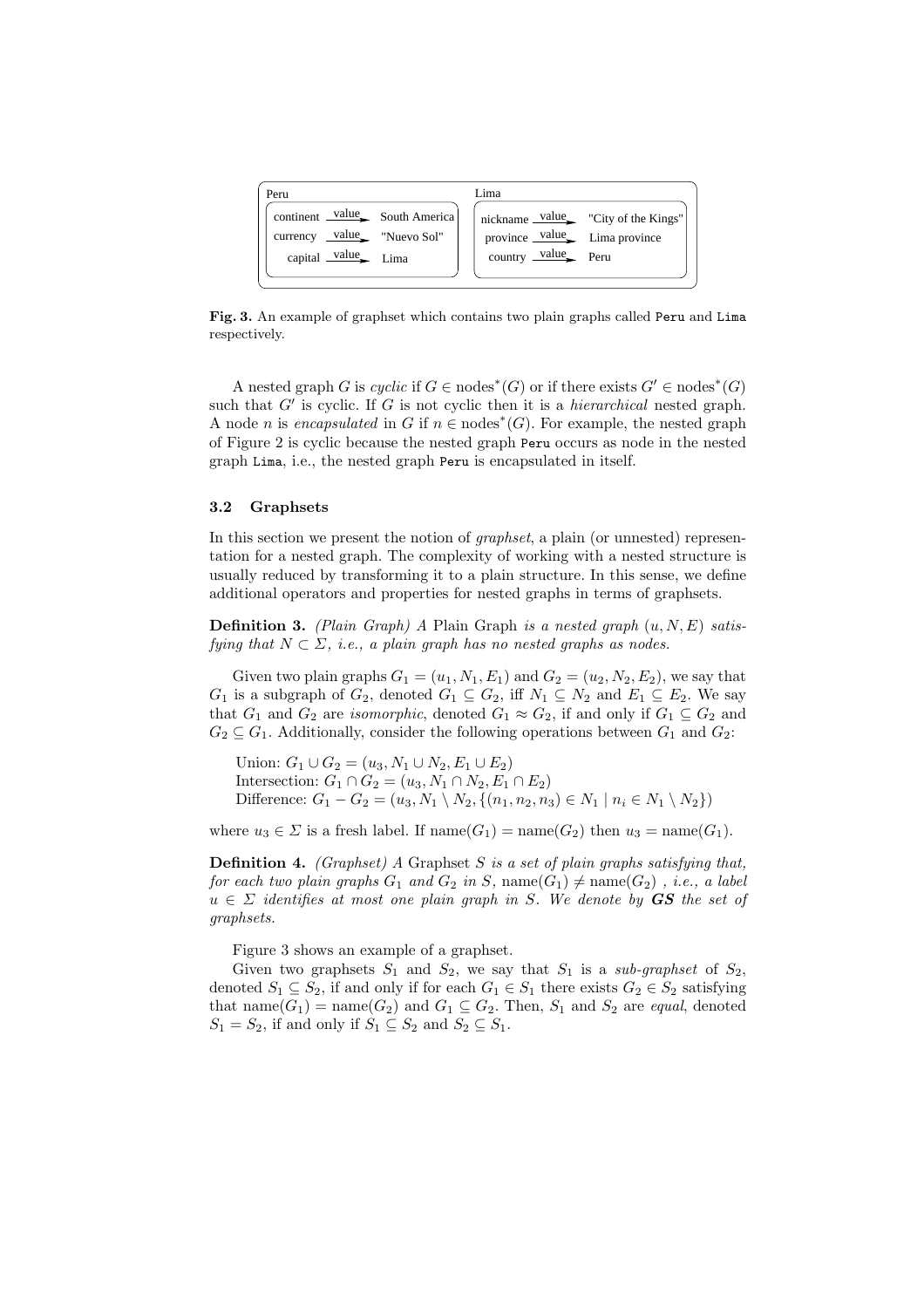Additionally, define the maximal-intersection and union between two graphsets  $S_1$  and  $S_2$ :

 $S_1 \sqcap S_2 = \{G_1 \cup G_2 \mid G_1 \in S_1, G_2 \in S_2 \text{ and } \text{name}(G_1) = \text{name}(G_2)\}\$  $S_1 \cup S_2 = (S_1 \sqcap S_2) \cup \{G_1 \in S_1 \mid \text{for all } G_2 \in S_2, \text{name}(G_1) \neq \text{name}(G_2)\}\$  $\cup$  { $G_2 \in S_2$  | for all  $G_1 \in S_1$ , name $(G_2) \neq \text{name}(G_1)$ }

## 3.3 Information Capacity of Nested Graphs

The *information capacity* of a representation is given by the set of objects modeled by such representation. Additionally, two complex object types are absolutely equivalent if and only if they can both be reduced to a normal form complex object types, which is based on some natural restructuring operators [4]. In this direction, the representation capacity of a nested graph will be defined in terms of graphsets.

First, we introduce operations for transforming nested graphs into graphsets.

**Definition 5.** (Flattening of Nested Graphs) Let  $G = (u, N, E)$  be a nested graph. We define the operators flat and flat<sup>\*</sup> as follows:

 $-$  flat $(G) = (u, N', E')$  where  $N' = \{name(n) | n \in N\}$  and  $E' = \{(\text{name}(n_1), \text{name}(n_2), \text{name}(n_3)) | (n_1, n_2, n_3) \in E\}$  $-$  flat<sup>\*</sup>( $G$ ) = flat( $G$ )  $\cup$  {flat<sup>\*</sup>( $G'$ ) |  $G' \in N \cap \mathbb{N}$ 

Then,  $\text{flat}(G)$  transforms the nested graph G into a plain graph by flattening its first level of nesting. Additionally,  $\text{flat}^*(G)$  flattens G and each nested graph  $G'$  in  $G$  until a fixpoint is reached. For example, Figure 3 shows the graphset obtained by flattening the nested graph in Figure 2.

In the opposite direction, a graphset  $S$  can be transformed into a set of nested graphs by expanding the structure of each plain graph in  $S$ , i.e., by replacing simple nodes by complex nodes. The following definition formalizes this notion:

Definition 6. (Expansion of Graphsets) Given a plain graph G and a graphset S, we define function integrate  $(G, S)$  recursively as follows: for each primitive node  $n \in \text{nodes}^1(G)$ , if there exists  $G' \in S$  such that  $\text{name}(G') = n$ , then replace n by integrate $(G', S)$ . This procedure is applied until a fixpoint is reached. Additionally, we define integrate(S) =  $\bigcup_{G \in S}$  integrate(G, S).

Note that integrate $(S)$  returns a set of nested graphs, i.e, one for each plain graph in S. For example, if we expand the graphset in Figure 3, we will obtain the nested graph in Figure 2 plus the nested graph in Figure 4.

The following lemma defines the equivalence, in terms of representation, between nested graphs and graphsets.

**Lemma 1.** Let  $NG$  be the set of nested graphs and  $GS$  be the set of graphsets. Then:

(i) for each nested graph  $G \in \mathbf{NG}, G \in \text{integrate}^*(\text{flat}^*(G))$ ; and

(ii) for each graph set  $S \in \mathbf{GS}$ ,  $S = \bigcup_{G \in \text{integrate}^*(S)} \text{flat}^*(G)$ .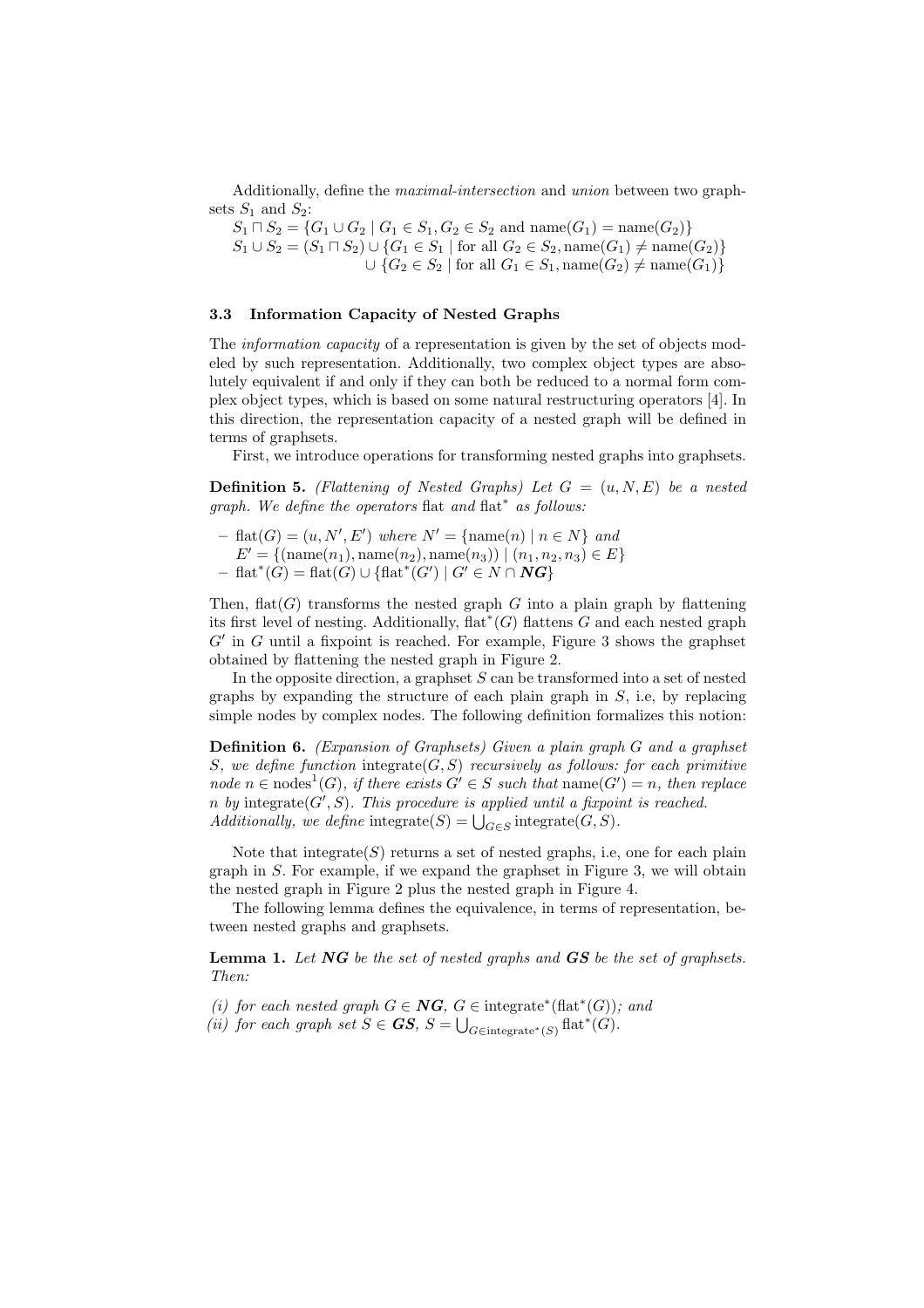| continent value South America                  |                                                                                                                                             |  |
|------------------------------------------------|---------------------------------------------------------------------------------------------------------------------------------------------|--|
| currency $\frac{\text{value}}{\ }$ "Nuevo Sol" |                                                                                                                                             |  |
|                                                |                                                                                                                                             |  |
|                                                |                                                                                                                                             |  |
|                                                | nickname value "City of the Kings"<br>province value Lima province<br>country $\frac{\text{value}}{\text{Peru}}$ Peru<br>capital value Lima |  |

Fig. 4. A nested graph obtained by changing the structure of the nested graph presented in Figure 2

Consider a set of nested graphs M starting from a graphset  $S$  (i.e.,  $M =$ integrate<sup>\*</sup>(S)), Then it holds that M models the same set of objects that S (because  $S = \bigcup_{G \in \text{integerate}^*(S)} \text{flat}^*(G)$ ). However, in some cases it can occur that a minimal subset  $M'$  of M is enough for modeling all the data modeled by the graphset  $S$  (i.e., we can obtain  $S$  by flattening each nested node in  $M'$ ). This minimal subset will be called the *core* of a set of nested graphs.

**Definition 7.** Let  $M$  be a set of nested graphs. A Core of  $M$  is a minimal subset M' of M satisfying that  $\bigcup_{G' \in M'} \text{flat}^*(G') = \bigcup_{G \in M} \text{flat}^*(G)$ .

For example, consider the nested graph presented in Figure 2 and call it G. If we flatten G, we have that  $S = \text{flat}^*(G)$  is the graphset presented in Figure 3. Now, we have that integrate<sup>\*</sup>( $S$ ) will contain the nested graphs of Figure 2 and Figure 4. Note that both nested graphs are a core of the graphset  $S$ , because any of them contains all the data modeled by S.

As we see, the core is not necessarily unique. Now, if the core of a set of nested graphs  $M$  is a single nested graph  $G$ , then  $G$  is called the *single-source* of M. In the context of graphsets, the above property introduces the notion of a single-source graphset.

**Definition 8.** (Single-source graphset) A graphset S is called a single-source graphset if the core of S is unique.

The notion of a core is useful for visualizing nested graphs. Consider the problem of selecting a good start point for navigation. If we use the core as a minimal set of navigation, we can reduce the number of visible or active nested graphs without losing data, such that all the data could be accessed by navigating through the nested graphs of the core. Clearly this problem could have a direct solution if we have a single-source graphset, then all the data can be accessed from a single nested graph.

**Lemma 2.** Determining if a graphset  $S$  is single-source can be computed in polynomial time.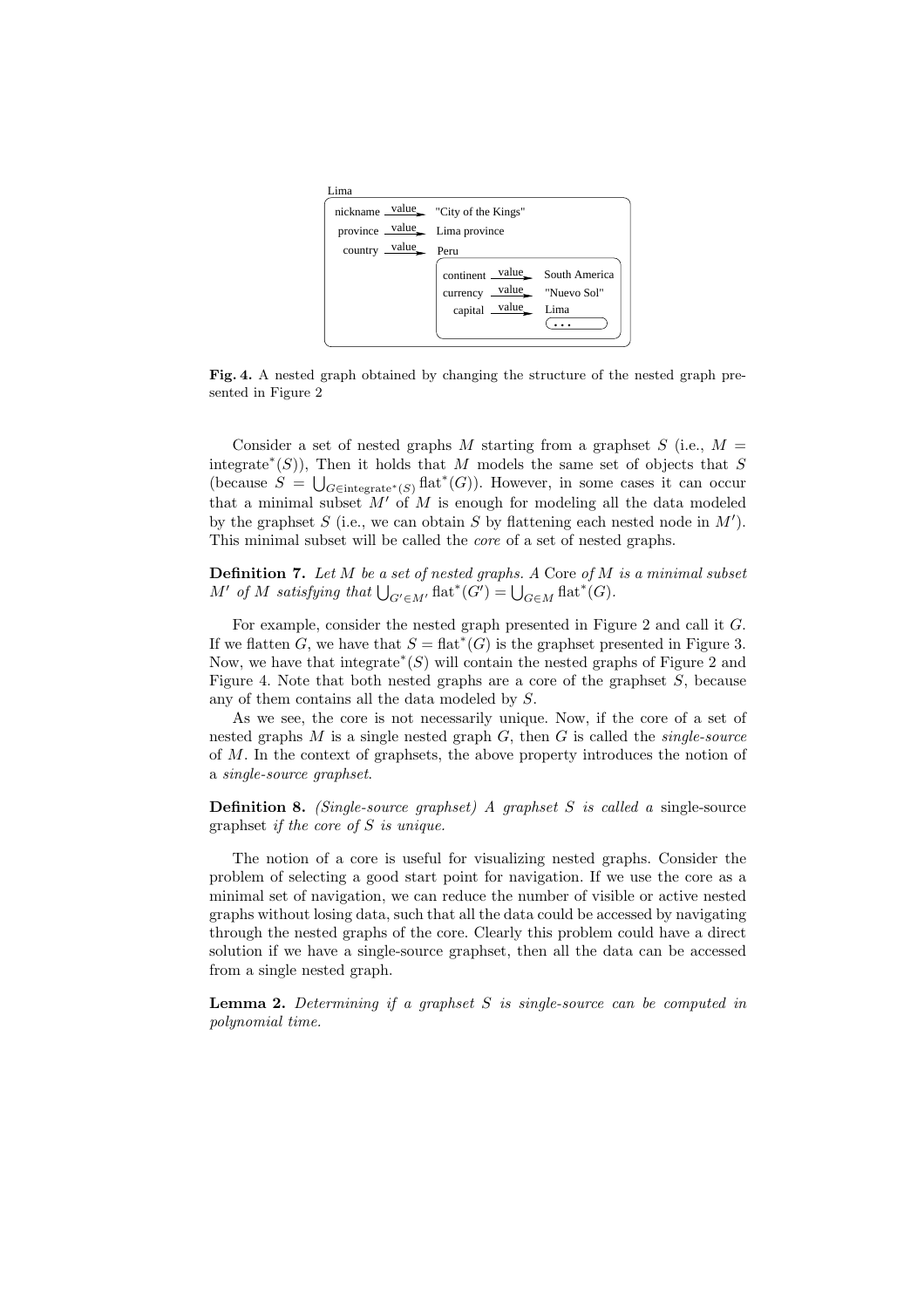*Proof.* Let S be a graphset. To construct a digraph  $G = (N, E)$ , where the set of nodes N is the set of names of the graphs in  $S$ , and there is an arc from  $u_1$ to  $u_2$  in E if the name  $u_2$  occurs as node in the graph named  $u_1$ . We say that S is single-source if  $G$  is *connected* and there is a *unique spanning tree* for  $G$  (i.e., there is a tree which connects all the nodes together).

Finally, the information capacity of a nested graph G is defined by the graphset flat<sup> $*(G)$ </sup>. Additionally, the equivalence of two nested graphs is given by the equivalence in their information capacities, i.e., they can be reduced to the same graphset.

**Definition 9.** (Equivalence of nested graphs) Two nested graphs  $G_1$  and  $G_2$  are equivalent, denoted  $G_1 \approx G_2$ , if and only if flat<sup>\*</sup>( $G_1$ ) = flat<sup>\*</sup>( $G_2$ ).

For example, the nested graphs presented in Figure 2 and Figure 4 are equivalent. Additionally, we say that  $G_1$  is a sub-nested graph of  $G_2$ , denoted  $G_1 \subseteq G_2$ , if it holds that  $\text{flat}^*(G_1) \subseteq \text{flat}^*(G_2)$ .

# 4 Abstract Data Model for RDF Data

In this section, we define the abstract model for visualizing RDF data based on nested graphs.

Assume that  $\mathbf{NG}^* \subset \mathbf{NG}$  is the set of nested graphs whose set of labels is given by  $U \cup L$  (RDF URIs and labels), and each nested graph  $(u, N, E)$  in  $\mathbf{NG}^*$ satisfies: (i)  $u \in U$ ; (ii)  $N \subset U \cup L \cup NG^*$ ; (iii)  $E \subseteq ((N \setminus L) \times \{+\} \times N) \cup$  $((N \setminus L) \times \{-\} \times (N \setminus L))$ ; and (iv) if  $n \in N$  then n occurs in some edge of E. We denote by  $\mathbf{G}\mathbf{S}^*$  the set of graphsets having only plain graphs from  $\mathbf{N}\mathbf{G}^*$ .

Given an RDF graph<sup>2</sup>  $G_{RDF}$ , the following algorithm returns a graphset  $S \in \mathbf{GS}^*$  which models the same data as  $G_{RDF}$ :

Let  $S$  be an empty graphset

for each triple  $(v_1, v_2, v_3)$  in  $G_{RDF}$  do  $G_1 = (v_1, N_1, E_1)$  where  $N_1 = \{v_2, v_3\}$  and  $E_1 = \{(v_2, +, v_3)\}$  $S \leftarrow S \cup G_1$ if  $v_3 \in U$  then  $G_2 = (v_3, N_2, E_2)$  where  $N_1 = \{v_1, v_2\}$  and  $E_2 = \{(v_2, -, v_1)\}$  $S \leftarrow S \cup G_2$ end if end for

It means that for each resource  $u \in U$  occurring either as subject or object in some triple of  $G_{RDF}$ , there exists a plain graph  $(u, N, E)$  where E contains: (i) an edge  $(n_1, +, n_2)$  for each triple  $(u, n_1, n_2)$  where u occurs as the subject; and (ii) an edge  $(n_1, -, n_2)$  for each triple  $(n_2, n_1, u)$  where u occurs as the object. In this sense, a plain graph  $(u, N, E)$  in S interprets a resource identified u whose *outgoing* and *incoming properties* are encapsulated by edges labeled " $+$ " and "−′′ respectively.

<sup>2</sup> We restrict our study to RDF graphs having no blank nodes.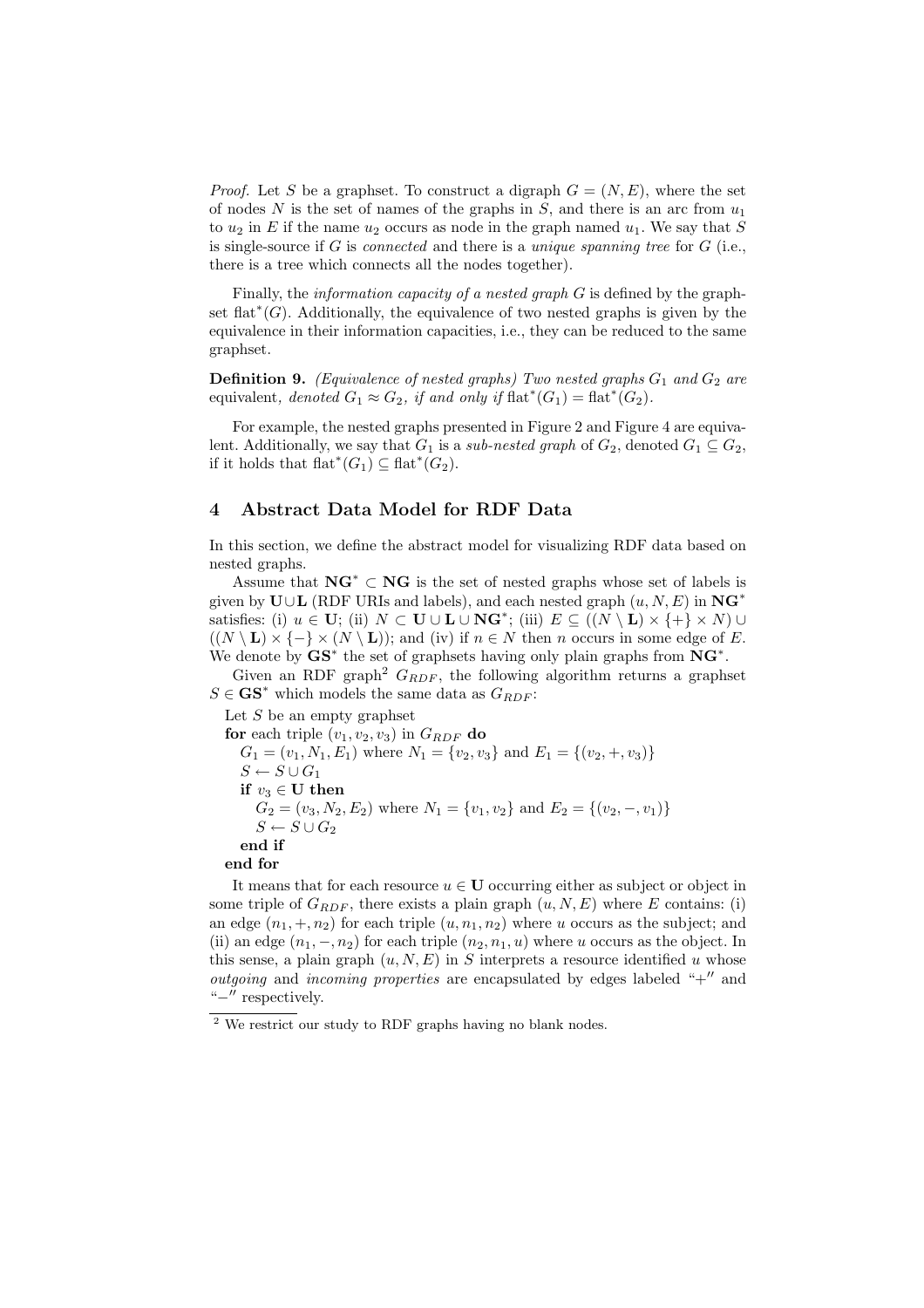| David Li                                                                               |
|----------------------------------------------------------------------------------------|
| type $\stackrel{+}{\longrightarrow}$ Person                                            |
| $family\_name \rightarrow "Li"$                                                        |
| Given name $\rightarrow$ "David"                                                       |
| $acquaintance \rightarrow \text{Time Berners–Lee}$                                     |
| Type $\stackrel{+}{\longrightarrow}$ Person                                            |
| seeAlso <b>+</b> http://dbpedia.org/resource/Tim_Berners-Lee                           |
| name $\stackrel{+}{\Rightarrow}$ "Tim Berners-Lee"                                     |
| requested $\stackrel{\text{+}}{\text{--}}$ http://dbpedia.org/resource/Tim_Berners-Lee |
| $acquaintance \rightarrow$ David Li                                                    |
|                                                                                        |
| $acquaintance \rightarrow \text{James Hollenbach}$                                     |
| personal mailbox $\rightarrow$ "david_li@mit.edu"                                      |

Fig. 5. An abstract representation to the interface in Figure 1.

From Lemma 1, we have that an RDF graph  $G_{RDF}$  can also be represented by the set of nested graphs integrate<sup>\*</sup>(S), where S is the graphset constructed from  $G_{RDF}$  (as defined above). It allow us to present the following proposition.

Proposition 1. The nested graph model is an abstract representation for Objectbased interfaces.

For example, consider the object-based interface presented in Figure 1. The expanded node David Li can be represented, from an abstract point of view, by the nested graph presented in Figure 5. If we compare both figures, we can see that an expanded node in the interface can be represented by a nested graph, and outgoing and incoming properties are represented by edges labeled "+" and "-" respectively. For example, the incoming link is acquaintance of  $\rightarrow$  David Li of Figure 1 is represented by the edge acquaintance $\rightarrow$  David Li in Figure 5.

This abstract representation based on nested graphs enable us to study formally object-based interfaces. For example, the notion of single-source graphset can be used to select an object as the start point of navigation. A language for querying object-based interfaces could be based on the operators defined for nested graphs and graphsets. Exploration states can be stored, serialized or shared in the form of nested graphs or graphsets.

## 5 Conclusions

In this paper, we studied interfaces for visualizing RDF data, in particular objectbased interfaces. We present a formal framework for representing and querying of nested graphs. We showed that an RDF graph can be modeled in terms of nested graphs and graphsets (a plain representation for nested graphs). We show that studying formal properties of RDF graphs viewed as nested graphs (or graphsets) is possible to optimize some visualization parameters. Further work includes to analyze properties of the model and the definition of a query language.